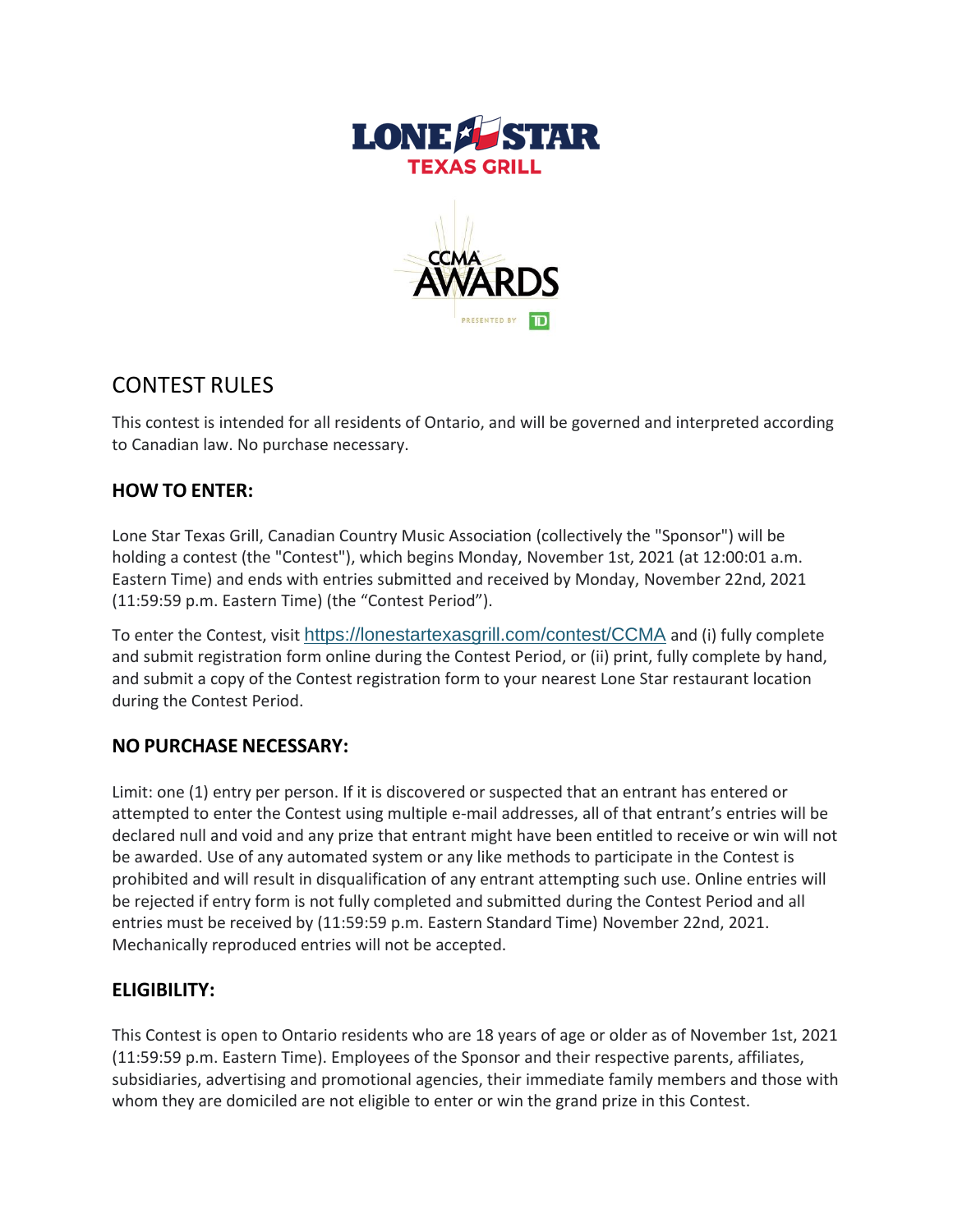Participation constitutes entrant's full and unconditional agreement to these Contest Rules and Sponsor's decisions and interpretations, which are final and binding in all matters related to the Contest. Winning the grand prize is contingent upon fulfilling all requirements set forth herein. Entrants and/or potential winners may be required to provide proof of identification and eligibility as required by Sponsor.

### **THE GRAND PRIZE:**

One (1) grand prize is available to be won in the Contest, consisting of a one (1) night accomodation in London, Ontario on Monday, November 29th-Tuesday, November 30th 2021, two (2) tickets to the Monday, November 29th CCMA Awards show in London, ON, a Lone Star Texas Grill gift card valued at \$125.00 and \$200.00 CAD in travel money.

### TERMS & CONDITIONS:

The grand prize winner must be 18 years of age or older and winner's guest must be at least 18 years of age and the age of majority in his/her jurisdiction of residence, or the minor child/legal ward of the winner. The guest, or his/her parent/legal guardian in the event the guest is a minor, must also sign a Declaration Form (as defined below) within the time period stated during the winner notification process.

The winner and his/her guest are solely responsible for obtaining any desired or necessary travel documents (including government-issued photo identification and/or passports). Sponsor is not liable if the winner and/or his/her guest is/are refused entry or re-entry into the event for any reason. The winner and his/her guest hereby acknowledge that Sponsor has not and will not obtain or provide travel insurance or any other form of insurance for any part of the grand prize.

All grand prize-related travel must be taken on the designated dates, according to Sponsor's directions or the grand prize will be forfeited and randomly awarded to an alternate winner, time permitting. All travel must be completed as outlined.

Once hotel arrangements have been confirmed, no changes will be allowed except by Sponsor in its sole discretion. No refund or compensation will be made in the event of the cancellation. Travel is subject to the terms and conditions set forth in these Contest Rules. If the winner elects to travel or partake in the grand prize with no guest, no additional compensation will be awarded to the winner.

Sponsor bears no responsibility if any event, element or detail of the grand prize is cancelled, postponed or becomes unavailable for any reason. Should any event, element or detail of the grand prize become unavailable, the Sponsor shall have no obligation to the winner. The winner and his/her guest shall be subject to all terms and conditions printed on any ticket, voucher or pass issued in conjunction with the grand prize. In the event the winner and/or his/her guest is/are denied entry into any ticketed event or removed or barred from any ticketed event location for any reason, the Sponsor is not responsible and no further compensation or award will be provided.

The grand prize is subject to availability and excludes transportation between winner's place of residence and the hotel.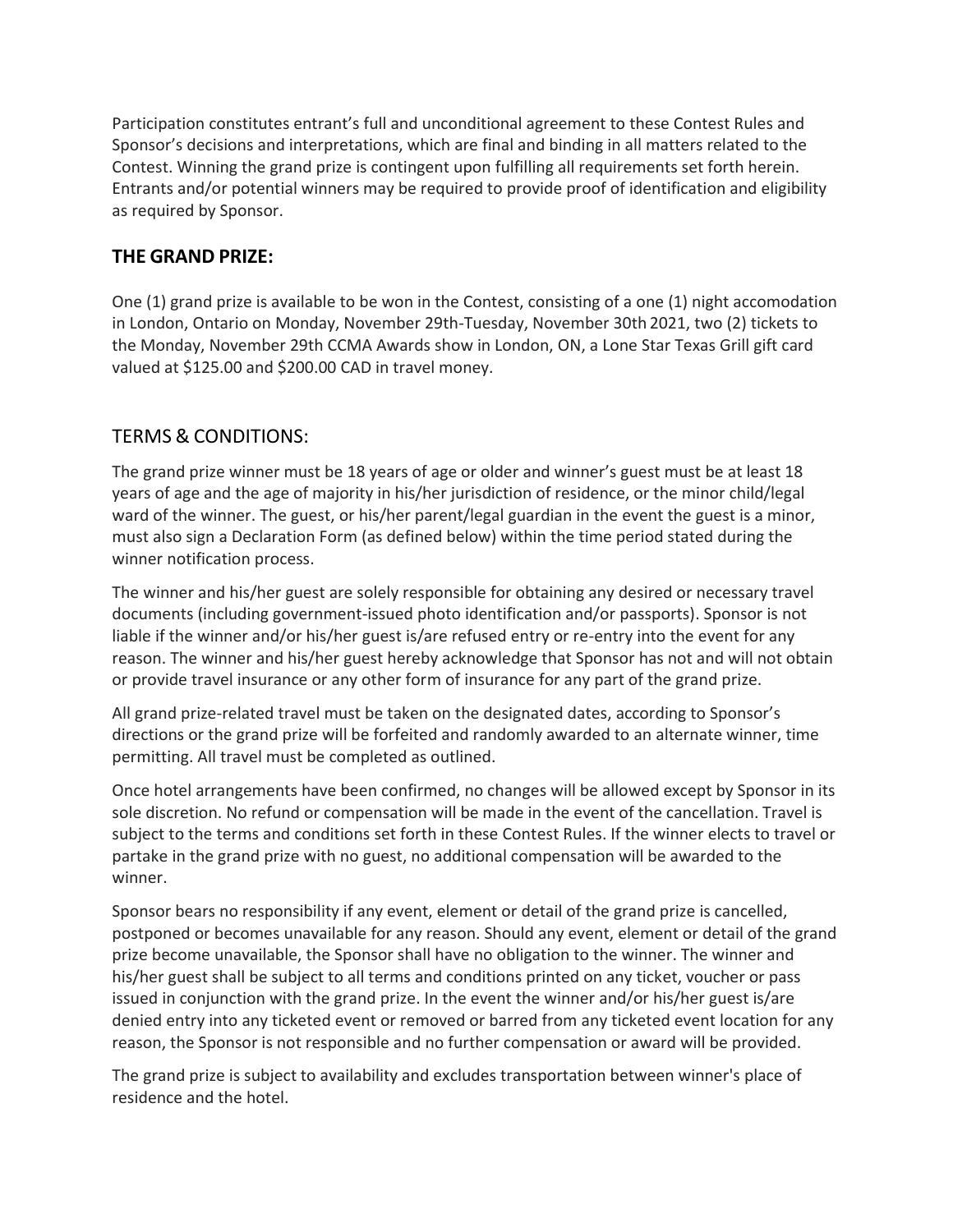The winner and his/her guest are responsible for all in-room charges (e.g., mini-bar, movies), telephone calls, meals, beverages, gratuities, upgrades, personal incidentals, amenities and any other fees and expenses not specifically mentioned in these Contest Rules. The winner will be required to provide a major credit card upon hotel check-in and all in-room charges will be charged to the credit card. Any damage to the room attributed to the winner and/or his/her guest will be the responsibility of the winner.

Approximate retail value ("ARV") of the grand prize is \$825 CAD based upon a Toronto, Ontario example. The actual grand prize value and ARV may vary depending on the hotel rooms. Any difference between the actual value of the grand prize and the stated ARV (if less than the actual value) will not be awarded.

Except as expressly warranted herein, the grand prize is provided to the winner "as is" without further warranty or guarantee of any kind.

### **GRAND PRIZE DRAW:**

- 1. The grand prize winner will be selected in a random draw conducted on November 22nd, 2021 from among all eligible entries received during the Contest Period. The random draw will be conducted at the Lone Star Texas Grill Head Office, 472 Morden Road, Suite 101, Oakville ON. The selected entrant will be notified within one (1) calendar days of the Sponsor's random drawing.
- 2. The potential winner will be notified by e-mail and must reply to Sponsor, and return any required materials pursuant to instructions provided, within two (2) calendar days after notification or the Sponsor may select an alternative winner. Before being declared a winner, the selected entrant will be required to execute and return Sponsor's declaration form ("Declaration Form") within one (1) calendar days from the date the documents are sent by the Sponsor or Sponsor's designee to the potential winner, or the grand prize may (in Sponsor's sole discretion) be forfeited. If a potential winner is found to be ineligible or not in compliance with these Contest Rules, or if the potential winner declines to accept the grand prize, or if Sponsor is unable to contact the potential winner, the grand prize will be forfeited, and in the Sponsor's sole discretion, the forfeited grand prize may be randomly awarded to an alternate potential winner. The grand prize will only be awarded to the verified winner.
- 3. To be declared the winner, the potential winner must answer correctly, without assistance of any kind, a mathematical skill-testing question posed by in the Declaration Form. If a selected potential winner fails to correctly answer the question, he/she will be disqualified and another entrant will be randomly chosen.
- 4. The right to receive a prize is non-assignable, non-transferable and no prize substitution, exchange or cash equivalent will be allowed, except by Sponsor, who reserves the right to substitute a prize (or prize component) of equal or greater value in case of unavailability of the grand prize or force majeure at Sponsor's sole and absolute discretion.
- 5. The Sponsor will announce the name of the confirmed winner within five (5) business days following the end of the Contest.

### **GENERAL CONDITIONS:**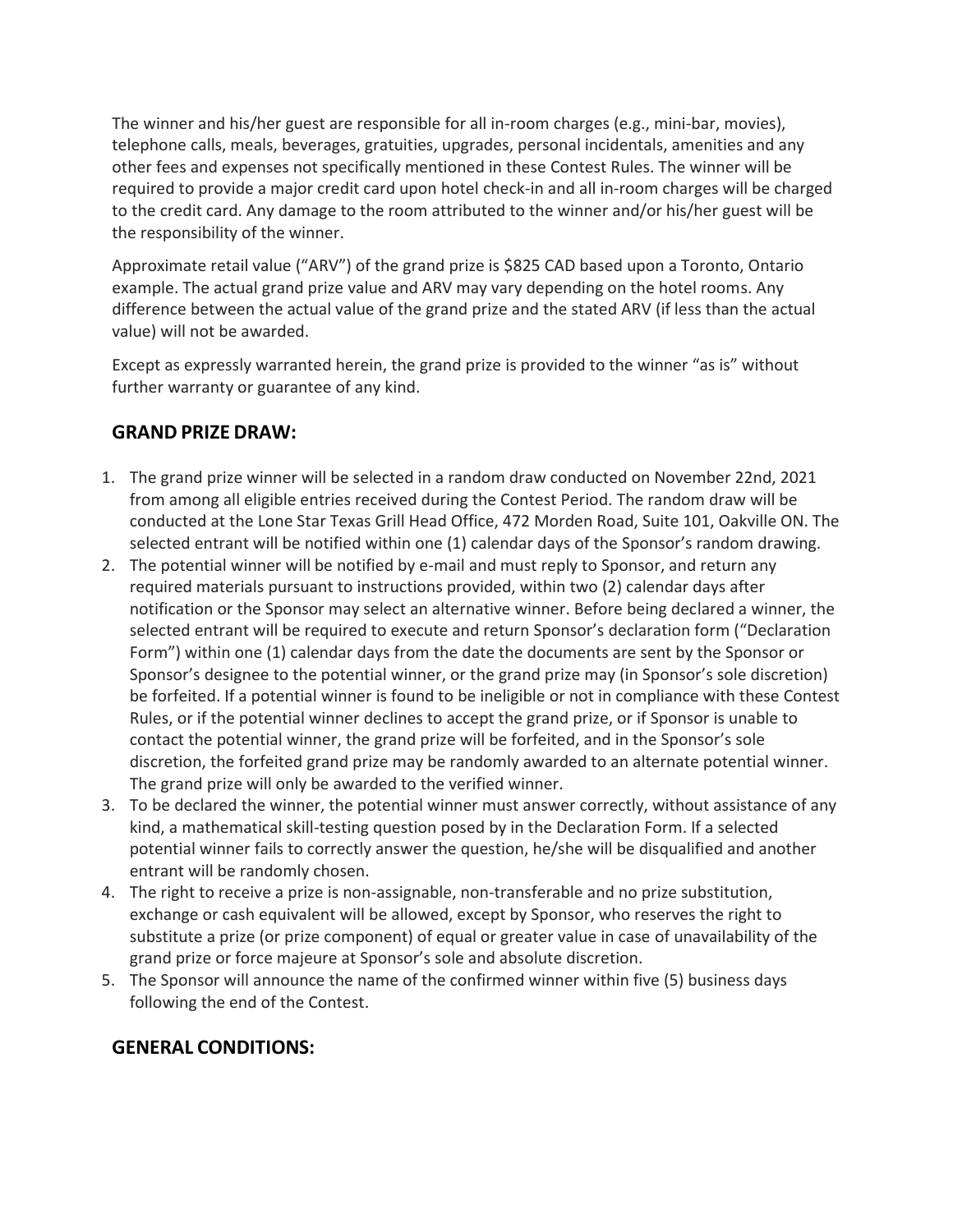Grand prize must be accepted as awarded and no cash equivalent is available. NO SUBSTITUTION OF THE GRAND PRIZE IS PERMITTED EXCEPT BY THE CONTEST SPONSOR IN ITS SOLE DISCRETION. CONTEST SPONSOR RESERVES THE RIGHT TO SUBSTITUTE THE GRAND PRIZE (OR ANY GRAND PRIZE COMPONENT) WITH ANOTHER PRIZE (OR PRIZE COMPONENT) OF EQUAL OR GREATER VALUE. GRAND PRIZE IS NON-TRANSFERABLE AND ARE NOT REDEEMABLE FOR CASH OR CREDIT, IN WHOLE OR IN PART. Grand prize must be accepted as award or deemed to be forfeited by the grand prize winner. No changes are permitted once booking has been confirmed. Sponsor reserves the right to pick the travel dates and also substitute an alternative prize.

Contest entrants agree to abide by the terms of these Contest Rules and by the decisions of the judging organization, which are final on all matters pertaining to the Contest. This Contest is governed by the laws of Canada. All federal and local laws and regulations apply. All taxes, fees, and surcharges on the grand prize are the sole responsibility of the grand prize winner. Return of the grand prize/grand prize notification as undeliverable may result in disqualification and selection of an alternate winner. By entering, participants release and hold harmless the Sponsor and their respective parents, subsidiaries, affiliates, directors, officers, employees, recording artists and agents (collectively, "Contest Entities") from any and all liability for any injuries, loss or damage of any kind arising from or in connection with the Contest, or the use or acceptance of the grand prize.

BY ENTERING THIS CONTEST, YOU AGREE TO BE BOUND BY THESE CONTEST RULES. The Contest Rules will be posted at the Contest website (<https://lonestartexasgrill.com/contest/CCMA>) throughout the Contest. Entrants further agree to be bound by the decisions of the judges, which shall be final and binding in all respects.

The Sponsor reserves the right in its sole discretion to disqualify any individual that it finds to be tampering with the entry process or the operation of the Contest; to be acting in violation of the Contest Rules; or to be acting in an unsportsmanlike or disruptive manner, or with intent to annoy, abuse, threaten or harass any other person.

CAUTION: ANY ATTEMPT BY A CONTESTANT OR ANY OTHER INDIVIDUAL TO DELIBERATELY DAMAGE ANY WEBSITE OR UNDERMINE THE LEGITIMATE OPERATION OF THE CONTEST IS A VIOLATION OF CRIMINAL AND CIVIL LAWS AND SHOULD SUCH AN ATTEMPT BE MADE, TRIBUTE AND CONTEST SPONSOR RESERVE THE RIGHT TO SEEK DAMAGES FROM ANY SUCH CONTESTANT TO THE FULLEST EXTENT PERMITTED BY LAW.

#### **LIMITATIONS OF LIABILITY:**

The Contest Entities are not responsible for any incorrect or inaccurate information, whether caused by website users or by any of the equipment or programming associated with or utilized in the Contest, or by any technical or human error which may occur in the processing of submissions in the Contest. The Contest Entities assume no responsibility for any error, omission, interruption, deletion, defect, delay in operation or transmission, communications line failure, theft or destruction or authorized access to, or alteration of, entries. The Contest Entities are not responsible for any problems or technical malfunction of any telephone network or lines, computer on-line systems, servers or providers, computer equipment, software, failure of e-mail or players on account of technical problems or traffic congestion on the Internet or at any website or